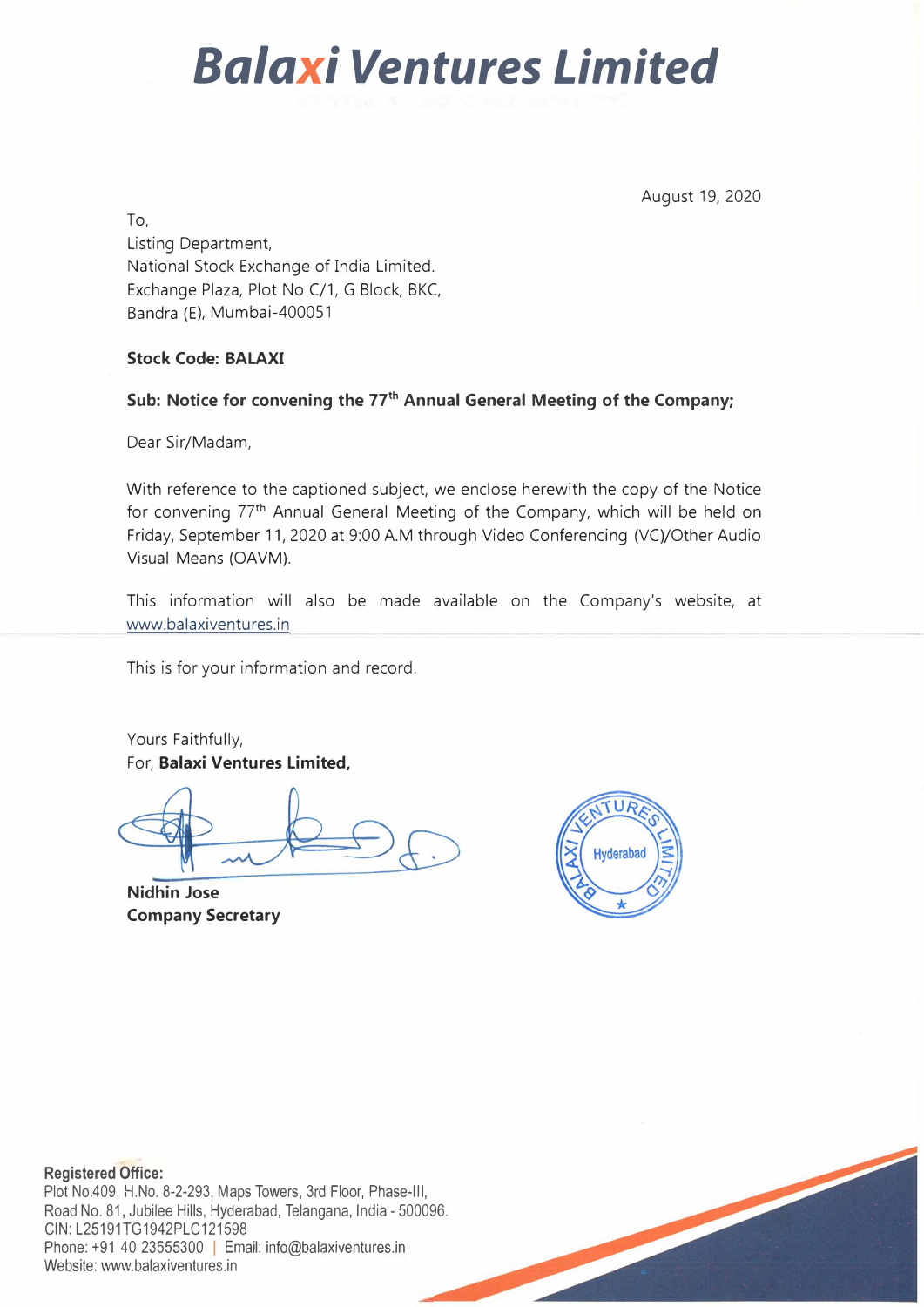**Balaxi Ventures Limited**

CIN:L25191TG1942PLC121598

Registered Office: Plot No.409, Maps Towers, 2<sup>nd</sup> Floor, Phase-III, Road No. 81, Jubilee Hills, Hyderabad, Telangana, India - 500096.

Website: www.balaxiventures.in | Email: secretarial@balaxiventures.in Phone:+914023555300

### Notice of 77<sup>th</sup> Annual General Meeting

Notice is hereby given that the 77<sup>th</sup> Annual General Meeting of the Members of the Company Limited will be held on Friday, September 11, 2020 at 9:00 AM through Video Conferencing (VC) / Other Audio-Visual Means (OAVM), to transact the following business. The venue of the meeting shall be deemed to be the Registered Office of the Company at Plot No.409, MAPS Towers, 2nd Floor, Phase-III, Road No.81, Jubilee Hills, Hyderabad, Telangana, India - 500096;

#### ORDINARYBUSINESS:

- 1. To receive, consider and adopt the Audited Standalone and Consolidated Financial Statements for the Financial Year Ended March 31, 2020, which includes the Balance Sheet, Statement of Profit & Loss, Cash Flow Statement as at that date, the Auditor's Report and the Board's Report thereon.
- 2. To appoint a Director in place of Ms. Minoshi Maheshwari (DIN: 01575975) who retires by rotation and being eligible, offers herself for re-appointment.

#### SPECIAL BUSINESS:

#### 3. CHANGE THE NAME OF THE COMPANY FROM BALAXI VENTURES LIMITED TO BALAXI PHARMACEUTICALSLIMITED;

To consider and, if thought fit, to pass with or without modification(s), the following Resolution as a **Special Resolution:** 

**"RESOLVED THAT** pursuant to the provisions of Section 13 and all other applicable provisions of the Companies Act, 2013 and the Rules and Regulations made thereunder (including any statutory modification(s) or re-enactment thereof, for the time being in force), other applicable regulations under SEBI (Listing Obligation and Disclosure Requirements) Regulation, 2015 and subject to the approvals, consents, sanctions and permissions of the Central Government/Stock Exchange/appropriate authorities/departments or bodies as may be necessary, consent of the members be and is hereby granted for changing the name of the Company from ʻBalaxi Ventures Limited' to "Balaxi Pharmaceuticals Limited" or any other name as may be approved by the Regulatory Authorities, whether under the Companies Act, 2013 or any other rules, laws, acts, statutes or regulations as may be applicable to the Company.

"FURTHER RESOLVED THAT the Name Clause being Clause I in the Memorandum of Association of the Company be altered accordingly."

"FURTHER RESOLVED THAT the Board of the Company be and is hereby authorised to do and perform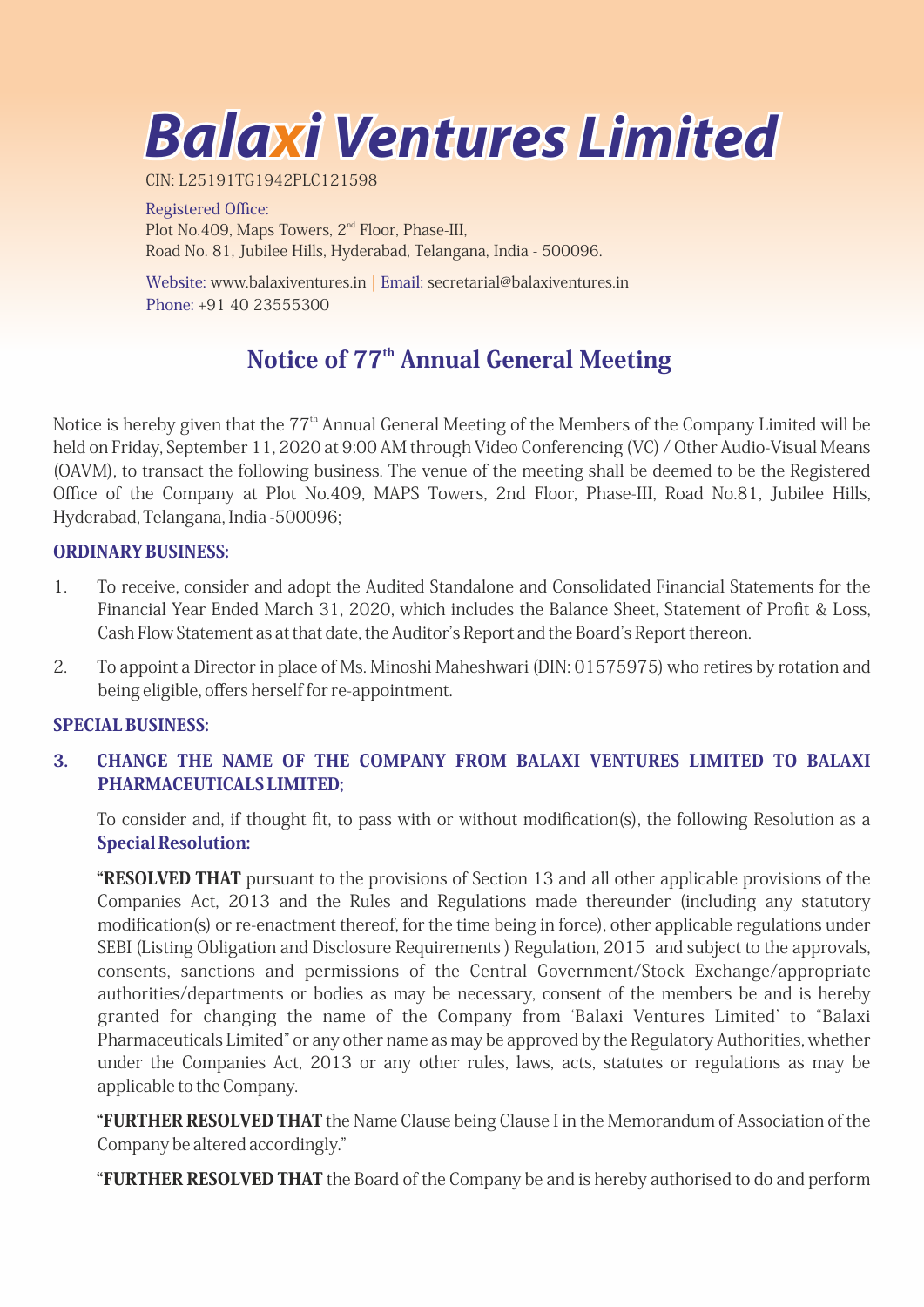

all such acts, deeds, matters and things as may be required or deemed necessary or incidental thereto including signing and filing all the e-forms and other documents with the statutory authorities, and to execute all such deeds, documents, agreements and writings as may be necessary for and on behalf of the Company including appointing attorneys or authorized representatives under appropriate Letter(s) of Authority to appear before the Office of the Registrar of Companies (ROC)and to settle and finalise all issues that may arise in this regard in order to give effect to the above mentioned resolution and to delegate all or any of the powers conferred herein as they may deem fit."

"FURTHER RESOLVED THAT the Company Secretary and/or Managing Director of the Company be and is hereby authorised to take all necessary steps for giving effect to the resolution, including providing the certified true copy of this resolution."

> By Order of the Board For Balaxi Ventures Limited

> > **NIDHIN JOSE Company Secretary**

Place: Hyderabad Date:17.08.2020

#### Registered Office:

Plot No.409, MAPS Towers, 2nd Floor, Phase-III, Road No.81, Jubilee Hills, Hyderabad, Telangana-500096 Website: www.balaxiventures.in, Email:secretarial@balaxiventures.in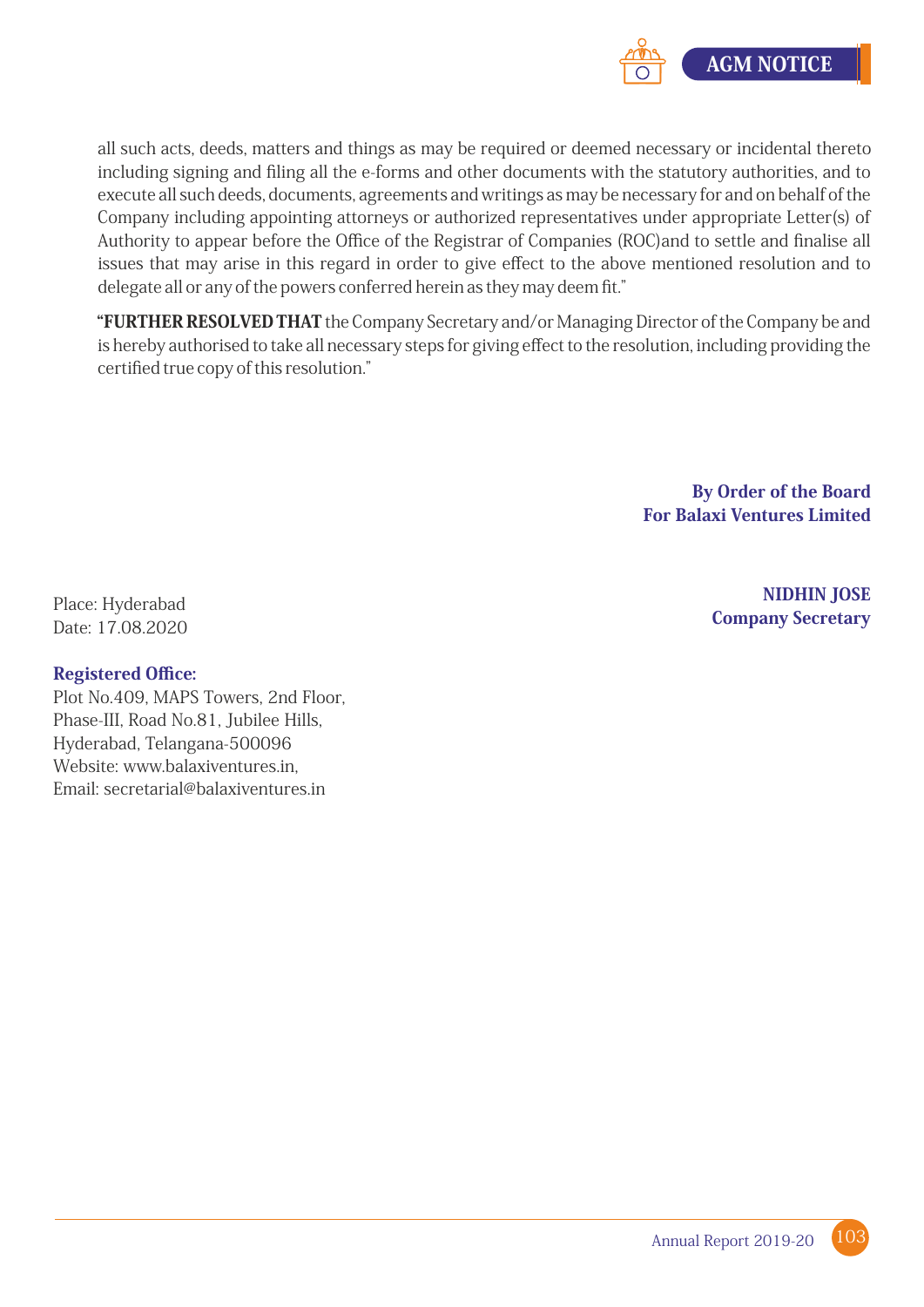

#### Notes:

- 1. In view of the continuing restrictions on the movement of persons at several places in the country caused by outbreak of COVID – 19, the Ministry of Corporate Affairs vide Circular No. 14/2020 dated April 08, 2020, Circular No. 17/2020 dated April 13, 2020 and Circular No. 20/2020 dated May 05, 2020, has allowed the companies to conduct Annual General Meeting (AGM) through Video Conferencing (VC) or Other Audio Visual Means (OAVM) for the calendar year 2020. Pursuant to the above circulars, the 77th AGM of the Company shall be conducted through VC/OAVM and hence, the facility for appointment of proxy by the members is not available for this AGM and the Proxy Form and the Attendance Slip including Route Map are not annexed to this Notice. Pursuant to the above circulars issued by the Ministry of Corporate Affairs, the Company has decided to send the Annual Report for the Financial Year 2019-20 and Notice of the 77th AGM only through e-mail to all the Members of the Company.
- 2. For convenience of the Members and for proper conduct of the AGM, Members can login and join atleast 20 minutes before the time scheduled for the AGM and login facility shall be kept open throughout the proceedings of the AGM. The facility of participation at the AGM through VC/OAVM will be made available for 1000 Members on first come first served basis. However, this number does not include the large Shareholders i.e. Shareholders holding 2% or more shares, Promoters, Institutional Investors, Directors, Key Managerial Personnel, the Chairpersons of the Audit Committee, Nomination and Remuneration Committee and Stakeholders Relationship Committee, Auditors etc. who are allowed to attend the AGM without restriction on account of first come first served basis.
- 3. The attendance of the Members attending the AGM through VC/OAVM will be counted for the purpose of reckoning the quorum under Section 103 of the Companies Act, 2013.
- 4. The Statement setting out material facts, pursuant to Section 102 of the Companies Act, 2013, Secretarial Standard-2 on General Meetings and Regulation 36 of the Securities and Exchange Board of India (Listing Obligations and Disclosure Requirements) Regulations, 2015 (the Listing Regulations) in respect of the special businesses, which are unavoidable in nature, under item nos. 3 of the accompanying Notice is annexed hereto.
- 5. Corporate Members are required to send a certified true copy of the Board Resolution, pursuant to Section 113 of the Companies Act, 2013, authorizing their representatives to attend and vote on their behalf at the Meeting.
- 6. Pursuant to Section 108 of the Companies Act, 2013 read with the Rule 20 of the Companies (Management and Administration) Rules, 2014 and Regulation 44 of the Listing Regulations, as amended from time to time, the Company is pleased to provide its Members the facility for voting through remote e-voting as well as e-voting during the AGM in respect of all the businesses to be transacted at the AGM and the company has engaged CDSL to provide e-voting facility and for participation in the AGM through VC / OAVM facility.
- 7. Abrief resume of the Director proposed to be re-appointed at this AGM, nature of her expertise in specific functional areas, names of companies in which she holds directorship and membership / chairmanships of Board Committees, shareholding and relationship between directors inter-se as stipulated under Regulation 36 of the Listing Regulations and other requisite information as per Clause 1.2.5 of Secretarial Standard-2 on General Meetings, are provided in this notice.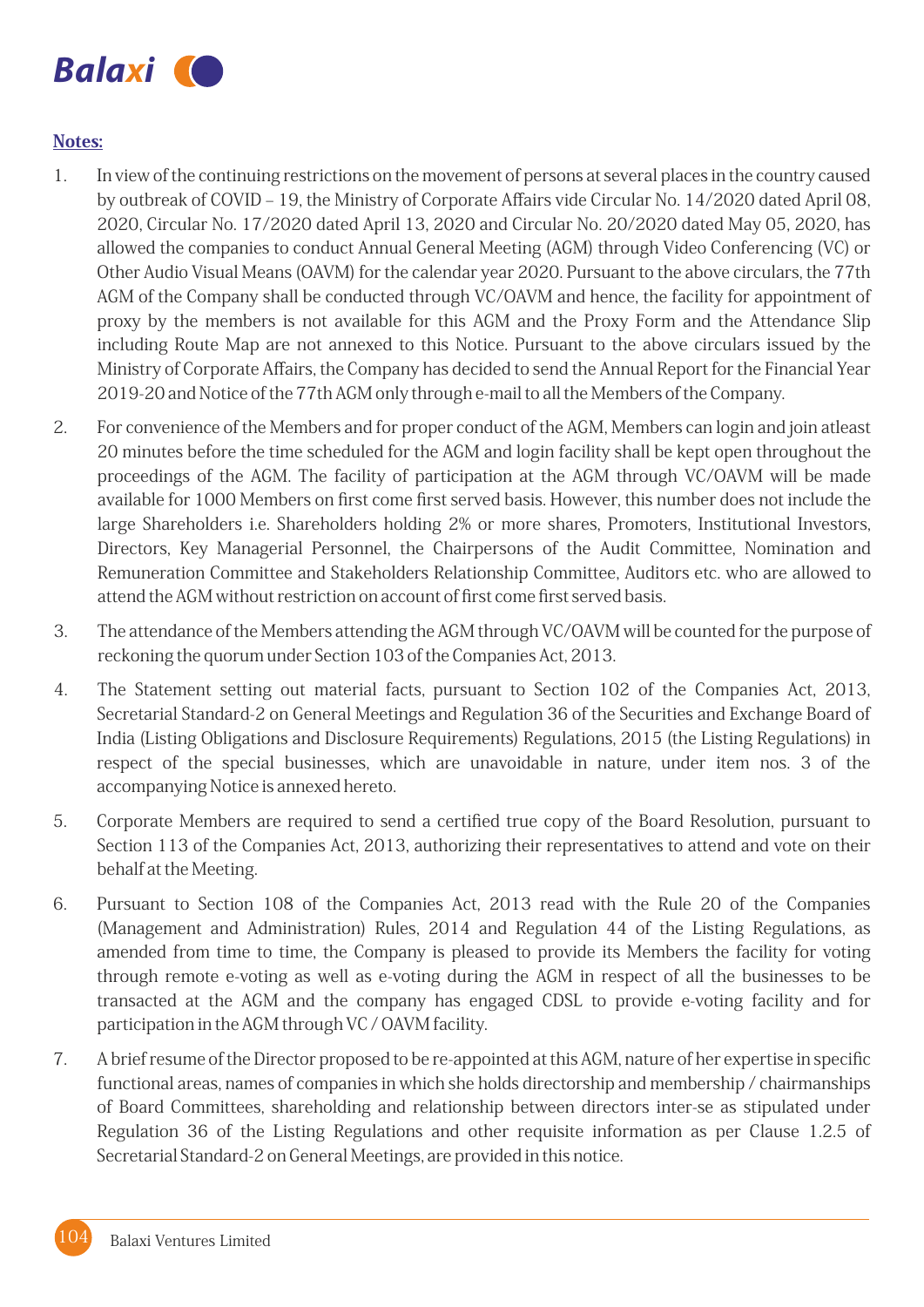

- 8. Electronic copy of the Annual Report for FY 2019-20 and Notice of AGM are uploaded on the Company's website http://www.balaxiventures.in/investors\_information and is being sent to all the Members whose email IDs are registered with the Company/Depository Participant(s)/RTA for communication purposes and also available on the website of The National Stock Exchange of India Limited at www.nseindia.com respectively. Further, Notice of the AGM is available on the website of CDSL, the agency engaged for providing e-voting facility, i.e. www.evotingindia.com.
- 9. All the documents referred to in the accompanying Notice and the Statement setting out material facts can be obtained for inspection by writing to the Company at its email ID secretarial@balaxivenutres.in till the date of the AGM.
- 10. The annual accounts of the subsidiary company are made available on the website of the Company at http://www.balaxiventures.in/investors\_information
- 11. Pursuant to the provisions of Sections 124 and 125 of the Companies Act, 2013, the Company has transferred on due dates, all unclaimed dividends up to the Financial Year 2011-12 to Investor Education and Protection Fund (IEPF) established by Central Government. Pursuant to the provisions of the Investor Education and Protection Fund Authority (Accounting, Audit, Transfer and Refund) Rules, 2016, as amended from time to time, the Company has uploaded the details of the unpaid and unclaimed amounts lying with the Company on the website of the Company (http://www.balaxiventures.in/ investors\_information), and also on the website of the Ministry of Corporate Affairs (www.iepf.gov.in). Members who have not encashed the dividend warrant(s) for the Financial Year 2012–13 and for consecutive 7 years from the said year, so far, are requested to make their claim to the Secretarial Department of the Company, at the Registered Office or the office of the RTA on or before October 28, 2020, failing which the unpaid / unclaimed amount for the Financial Year 2012-13 shall be transferred to said fund at an appropriate date. Members' attention is particularly drawn to the "Corporate Governance" section of the Annual Report in respect of unclaimed dividend.
- 12. Pursuant to the provisions of Section 124(6) of the Companies Act, 2013 and the Investor Education and Protection Fund Authority (Accounting, Audit, Transfer and Refund) Rules, 2016, as amended from time to time, all equity shares of the Company on which dividend has not been paid or claimed for seven consecutive years or more on October 28, 2020 shall be transferred by the Company to Investor Education and Protection Fund Authority (IEPFA). The Company has also written to the Shareholders concerned intimating them their particulars of the equity shares due for transfer. These details are also available on the Company's website www.balaxiventures.in. No claim shall lie against the Company in respect of these equity shares post their transfer to IEPFA. Upon transfer, the Shareholders will be able to claim these equity shares only from the IEPFA by making an online application, the details of which are available at www.iepf.gov.in. All correspondence should be addressed to the RTA of the Company.
- 13. The cut-off date for the purpose of determining the Members eligible for participation in remote e-voting (e-voting from a place other than venue of the AGM) and voting at the AGM is September 04, 2020. Please note that a person, whose name is recorded in the register of members or in the register of beneficial owners maintained by the depositories as on cut-off date only shall be entitled to avail the facility of remote e-voting or e-voting at the Meeting. If Members opt for remote e-voting, then they should not vote at the Meeting. However, once an e-vote on a resolution is cast by a Member, such Member is not permitted to change it subsequently or cast the vote again. Members who have cast their vote by remote e-voting prior to the date of the Meeting can attend the Meeting and participate in the

105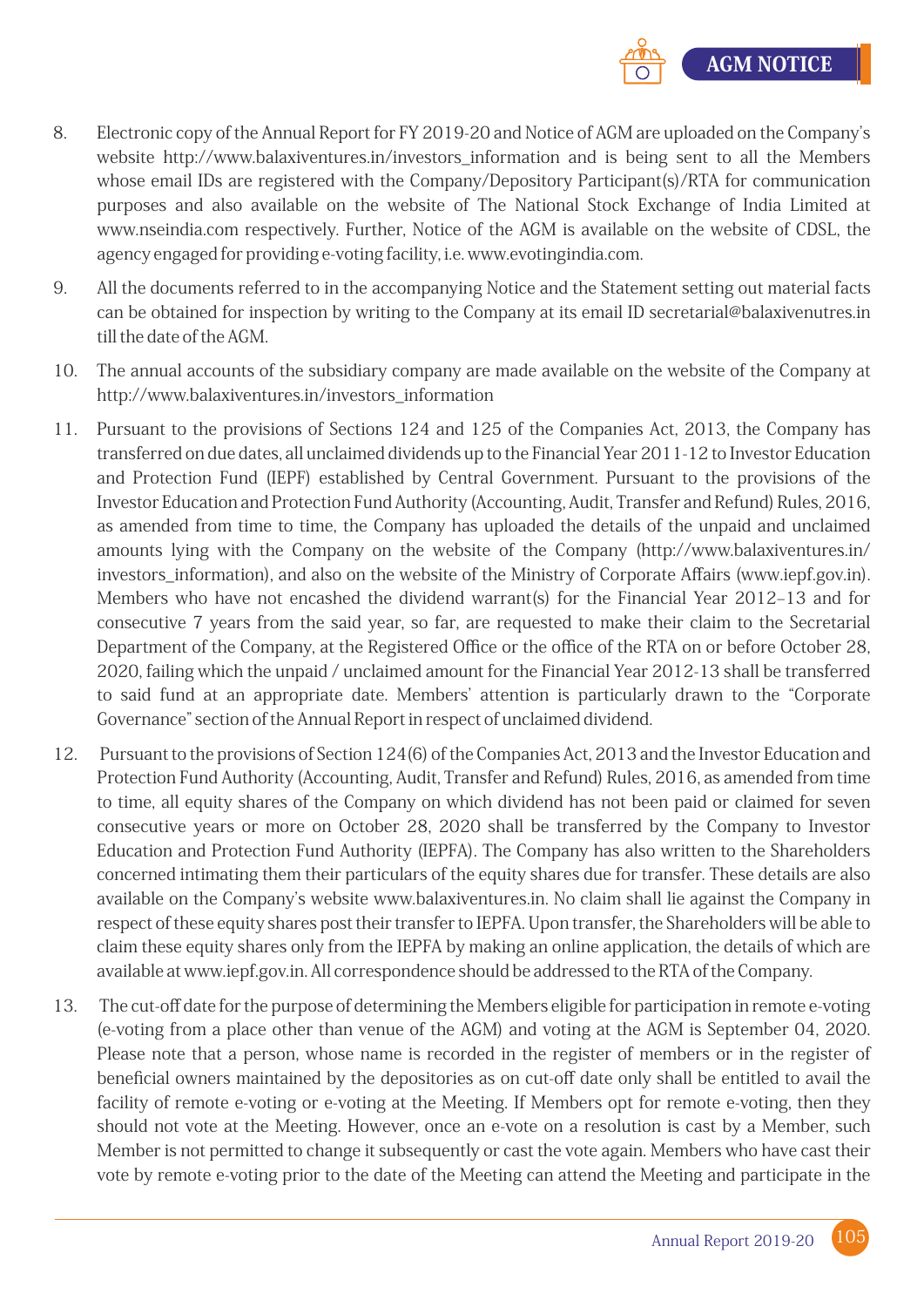![](_page_5_Picture_0.jpeg)

Meeting but shall not be entitled to cast their vote again.

- 14. In case of joint holders attending the Meeting, the joint holder who is highest in the order of names will be entitled to vote at the Meeting.
- 15. The Board has appointed BVR & Associates Practicing Company Secretaries LLP, Cochin, as the scrutinizer to scrutinize both the remote e-voting as well as e-voting during the AGM in a fair and transparent manner.
- 16. Any person, who acquires shares of the Company and becomes member of the Company after sending of the Notice and holding shares as of the cut-off date i.e. 04.09.2020 may obtain the login ID and password by sending an email to info@skdc-consultants.com or secretarial@balaxiventures.in by mentioning their Folio No. / DP ID and Client ID No. However, if you are already registered with CDSL for e-voting then you can use your existing user ID and password for casting your vote. If you forget your password, you can reset your password by using "Forget User Details/Password" option available on www.evotingindia.com. Once the vote on a Resolution is casted by the Member, the Member shall not be allowed to change it subsequently or cast the vote again. A member may participate in the AGM even after exercising his right to vote through remote e-voting but shall not be allowed to vote again. At the end of remote e-voting period, the facility shall forthwith be blocked.
- 17. The Securities and Exchange Board of India (SEBI) has mandated the submission of Permanent Account Number (PAN) by every participant in securities market. Members holding shares in electronic for are, therefore, requested to submit their PAN to the Depository Participants with whom they maintain their demat accounts. Members holding shares in physical form should submit their PAN to the RTA /Company.
- 18. SEBI Notification No. SEBI/LAD-NRO/GN/2018/24 dated June 08, 2018 and further amendment vide Notification No. SEBI/LAD-NRO/GN/2018/49 dated November 30, 2018, requests for effecting transfer of securities (except in case of transmission or transposition of securities) shall not be processed from April 01, 2019 unless the securities are held in the dematerialized form with the depositories. Therefore, Shareholders are requested to take action to dematerialize the Equity Shares of the Company, promptly.
- 19. Members who desires to raise/ ask questions during the AGM are requested to send the same to secretarial@balaxivenutres.in before 1.00 P.M on September 06, 2020. The speaker Members are requested to maintain a time limit of 5 minutes to complete their questions.

#### 20. INSTRUCTIONSFORSHAREHOLDERSFORE-VOTINGDURINGTHEAGMAREASUNDER:-

- a. The procedure for e-Voting on the day of the AGM is same as the instructions mentioned below for Remote e-voting.
- b. Only those shareholders, who are present in the AGM through VC/OAVM facility and have not casted their vote on the Resolutions through remote e-Voting and are otherwise not barred from doing so, shall be eligible to vote through e-Voting system available during the AGM.
- c. If any Votes are cast by the shareholders through the e-voting facility available during the AGM and if the same shareholders have not participated in the meeting through VC/OAVM facility, then the votes cast by such shareholders shall be considered invalid as the facility of e-voting during the meeting is available only to the shareholders attending the meeting.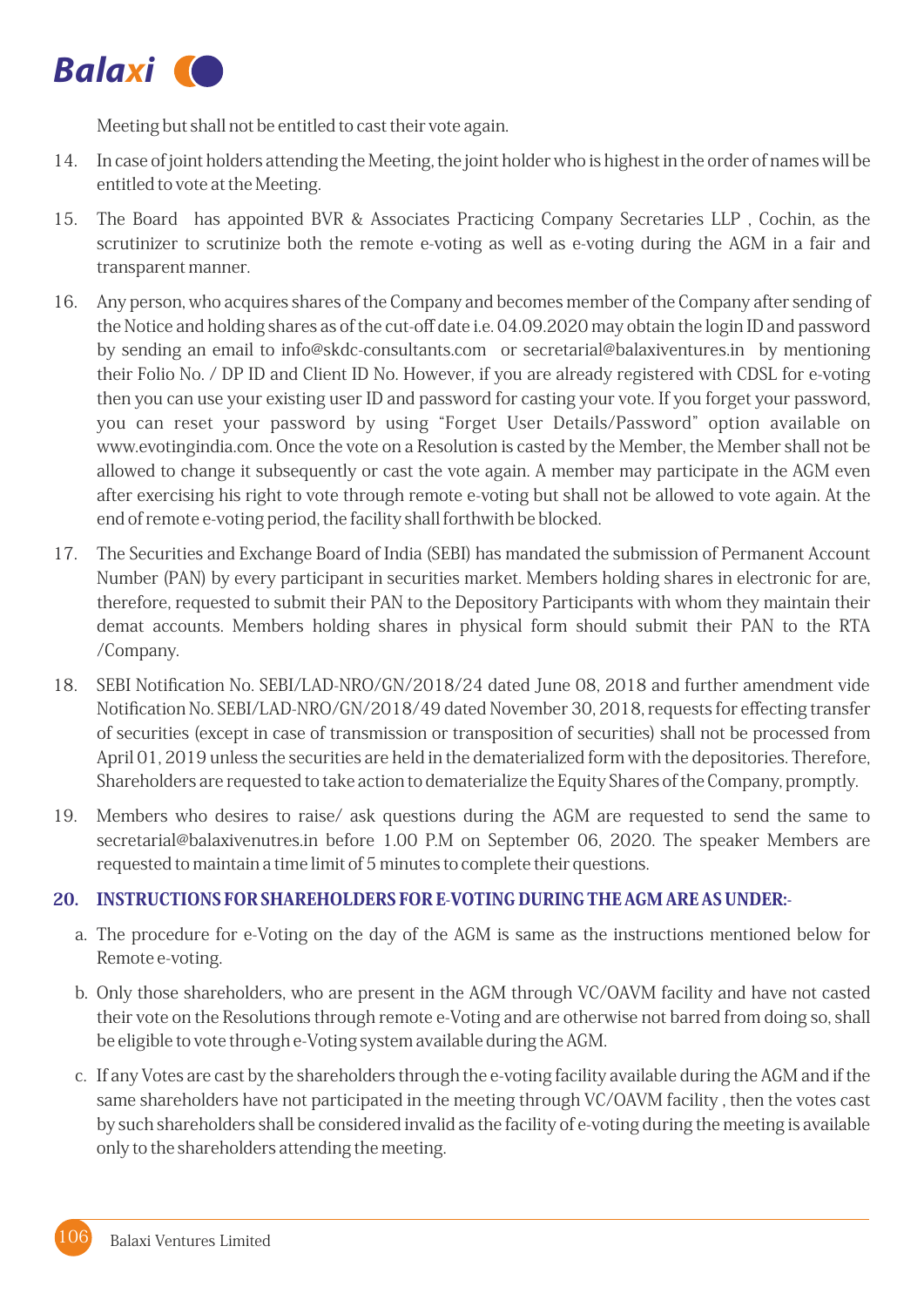![](_page_6_Picture_0.jpeg)

d. Shareholders who have voted through Remote e-Voting will be eligible to attend the AGM. However, they will not be eligible to vote at the AGM.

#### 21. Voting through electronic means:

- a. Pursuant to the provisions of Section 108 of the Companies Act, 2013 and Rule 20 of the Companies (Management and Administration) Rules, 2014, and Regulation 44 of the SEBI (Listing Obligation and Disclosure Requirement) Regulation 2015, the Company is pleased to provide members the facility to exercise their right to vote at the Annual General Meeting (AGM) by electronic means and the business may be transacted through e-Voting Services provided by Central Depository Services Limited (CDSL).
- b. A member may exercise his vote at any general meeting by electronic means and Company may pass any resolution by electronic voting system in accordance with the Rule 20 of the Companies (Management and Administration) Rules, 2014.
- c. During the e-voting period, members of the Company, holding shares either in physical form or dematerialized form, as on the cut-off date i.e September 04, 2020 may cast their vote electronically.
- d. The e-voting period commences at 9:00 a.m. on Tuesday, September 08, 2020 and ends at 5:00 p.m. on Thursday, September 10, 2020. The e-voting module shall be disabled by CDSL for voting thereafter.
- e. Once the vote on a resolution is cast by the shareholder, the shareholder shall not be allowed to change it subsequently.
- f. Voting rights shall be reckoned on the paid-up value of shares registered in the name of the members as on the date of dispatch of notice.
- g. The Board of Directors appointed M/s BVR & Associates, Practicing Company Secretaries as the scrutinizer to scrutinize the e-voting process in a fair and transparent manner.

#### INSTRUCTIONSFORE-VOTING:

The voting period begins at 9:00 a.m. on Tuesday, September 08, 2020 and ends at 5:00 p.m. on Thursday, September 10, 2020. During this period shareholders' of the Company, holding shares either in physical form or in dematerialized form, as on the cut-off date of September 04, 2020, may cast their vote electronically. The e-voting module shall be disabled by CDSL for voting thereafter.

- (i) The shareholders should log on to the e-voting website: www.evotingindia.com
- (ii) Click on Shareholders.
- (iii) Now Enter your User ID
	- 1)ForCDSL:16digitsbeneficiaryID,
	- 2) For NSDL: 8 Character DP ID followed by 8 Digits Client ID,
	- 3) Members holding shares in Physical Form should enter Folio Number registered with the Company.
- (iv) Next enter the Image Verification as displayed and Click on Login.
- (v) If you are holding shares in demat form and had logged on to www.evotingindia.com and voted on an earlier voting of any company, then your existing password is to be used.
- (vi) If you are a first time user follow the steps given below: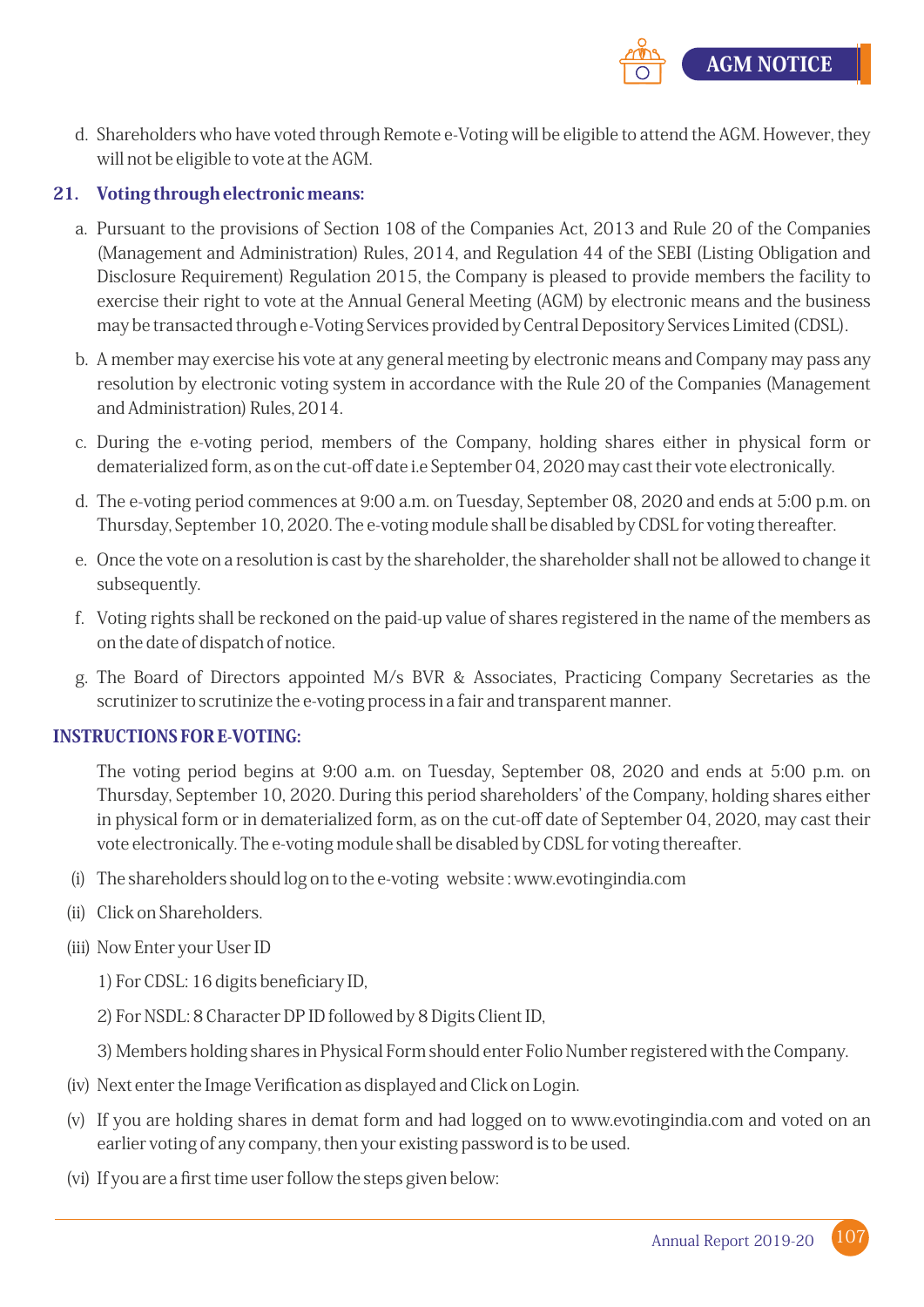![](_page_7_Picture_0.jpeg)

- (vii) After entering these details appropriately, click on "SUBMIT" tab.
- (viii) Members holding shares in physical form will then directly reach the Company selection screen. However, members holding shares in demat form will now reach 'Password Creation' menu wherein they are required to mandatorily enter their login password in the new password field. Kindly note that this password is to be also used by the demat holders for voting for resolutions of any other company on which they are eligible to vote, provided that company opts for e-voting through CDSL platform. It is strongly recommended not to share your password with any other person and take utmost care to keep your password confidential.
- (ix) For Members holding shares in physical form, the details can be used only for e-voting on the resolutions contained in this Notice.
- (x) Click on the EVSN for 'Balaxi Ventures Limited' on which you choose to vote.
- (xi) On the voting page, you will see"RESOLUTION DESCRIPTION" and against the same the option "YES/NO" for voting. Select the option YES or NO as desired. The option YES implies that you assent to the Resolution and option NO implies that you dissent to the Resolution.
- (xii) Click on the "RESOLUTIONS FILE LINK" if you wish to view the entire Resolution details.
- (xiii) After selecting the resolution you have decided to vote on, click on "SUBMIT". A confirmation box will be displayed. If you wish to confirm your vote, click on "OK", else to change your vote, click on "CANCEL" and accordingly modify your vote.
- (xiv) Once you "CONFIRM" your vote on the resolution, you will not be allowed to modify your vote.
- (xv) You can also take a print of the votes cast by clicking on "Click here to print" option on the Voting page.
- (xvi) If a demat account holder has forgotten the login password then Enter the User ID and the image verification code and click on Forgot Password & enter the details as prompted by the system.
- (xvii) Shareholders can also cast their vote using CDSL's mobile app m-Voting available for android based mobiles. The m-Voting app can be downloaded from Google Play Store. Apple and Windows phone users can download the app from the App Store and the Windows Phone Store respectively. Please follow the instructions as prompted by the mobile app while voting on your mobile.

#### Note for Non – Individual Shareholders and Custodians

- Non-Individual shareholders (i.e. other than Individuals, HUF, NRI etc.) and Custodian are required to log on to www.evotingindia.com and register themselves as Corporates.
- A scanned copy of the Registration Form bearing the stamp and sign of the entity should be emailed to helpdesk.evoting@cdslindia.com.
- After receiving the login details a Compliance User should be created using the admin login and password. The Compliance User would be able to link the account(s) for which they wish to vote on.
- The list of accounts linked in the login should be mailed to helpdesk.evoting@cdslindia.com and on approval of the accounts they would be able to cast their vote.
- A scanned copy of the Board Resolution and Power of Attorney (POA) which they have issued in favour of the Custodian, if any, should be uploaded in PDF format in the system for the scrutinizer to verify the same.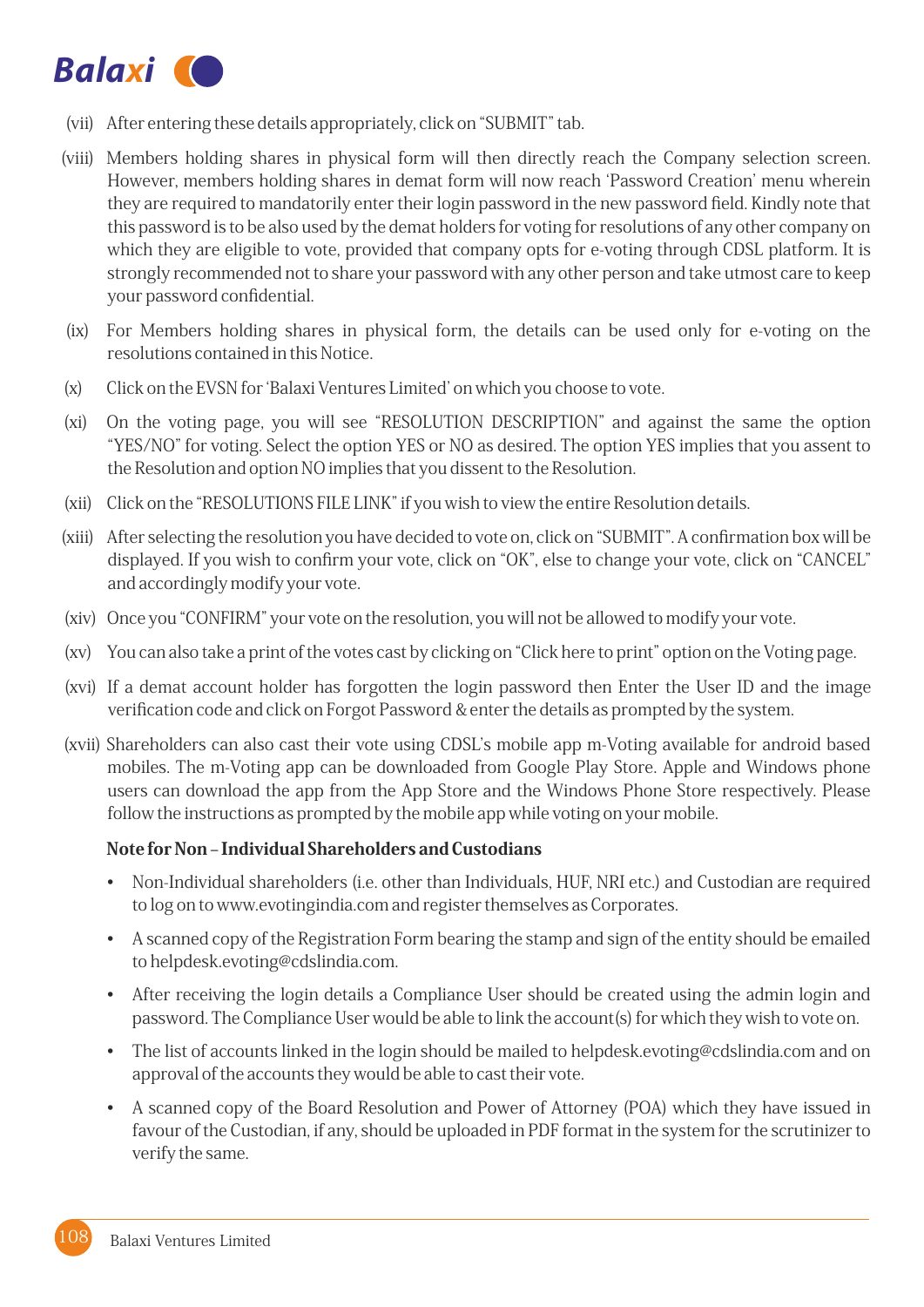![](_page_8_Picture_0.jpeg)

|                                                    | For Members holding shares in Demat Form and Physical Form                                                                                                                                                                                                                       |
|----------------------------------------------------|----------------------------------------------------------------------------------------------------------------------------------------------------------------------------------------------------------------------------------------------------------------------------------|
| PAN                                                | Enter your 10 digit alpha-numeric PAN issued by Income Tax Department<br>(Applicable for both demat shareholders as well as physical shareholders)                                                                                                                               |
|                                                    | • Members who have not updated their PAN with the Company/Depository<br>Participant are requested to use the first two letters of their name and the 8<br>digits of the sequence number in the PAN field.                                                                        |
|                                                    | • In case the sequence number is less than 8 digits enter the applicable<br>number of O's before the number after the first two characters of the name<br>in CAPITAL letters. Eg. If your name is Ramesh Kumar with sequence<br>number 1 then enter RA00000001 in the PAN field. |
| Dividend Bank<br>Details OR<br>Date of Birth (DOB) | Enter the Dividend Bank Details or Date of Birth (in dd/mm/yyyy format) as<br>recorded in your demat account or in the company records in order to login.                                                                                                                        |
|                                                    | If both the details are not recorded with the depository or company please<br>$\bullet$<br>enter the member id / folio number in the Dividend Bank details field as<br>mentioned in instruction (iv).                                                                            |

#### 23. INSTRUCTIONSFORSHAREHOLDERSATTENDINGTHEAGMTHROUGHVC/OAVMAREASUNDER:

- a. Shareholder will be provided with a facility to attend the AGM through VC/OAVM through the CDSL e-Voting system. Shareholders may access the same at https://www.evotingindia.com under shareholders/members login by using the remote e-voting credentials. The link for VC/OAVM will be available in shareholder/members login where the EVSN of Company will be displayed.
- b. Shareholders are encouraged to join the Meeting through Laptops / IPads for better experience.
- c. Further shareholders will be required to allow Camera and use Internet with a good speed to avoid any disturbance during the meeting.
- d. Please note that Participants Connecting from Mobile Devices or Tablets or through Laptop connecting via Mobile Hotspot may experience Audio/Video loss due to Fluctuation in their respective network. It is therefore recommended to use Stable Wi-Fi or LAN Connection to mitigate any kind of aforesaid glitches.
- e. Shareholders who would like to express their views/ask questions during the meeting may register themselves as a speaker by sending their request in advance atleast 5 days prior to meeting mentioning their name, demat account number/folio number, email id, mobile number at (company email id). The shareholders who do not wish to speak during the AGM but have queries may send their queries in advance 5 days prior to meeting mentioning their name, demat account number/folio number, email id, mobile number at secretarial@balaxiventures.in. These queries will be replied to by the company suitably byemail.
- f. Those shareholders who have registered themselves as a speaker will only be allowed to express their views/ask questions during the meeting.
- g. All grievances connected with the facility for voting by electronic means may be addressed to Mr. Rakesh Dalvi, Manager, (CDSL, ) Central Depository Services (India) Limited, A Wing, 25th Floor, Marathon Futurex, Mafatlal Mill Compounds, N M Joshi Marg, Lower Parel (East), Mumbai - 400013 or send an email to helpdesk.evoting@cdslindia.com or call on 022-23058542/43.
- h. If you have any queries or issues regarding attending AGM & e-Voting from the e-Voting System, you may refer the Frequently Asked Questions ("FAQs") and e-voting manual available at www.evotingindia.com, under help section or write an email to helpdesk.evoting@cdslindia.com or contact Mr. Nitin Kunder (022-23058738)orMr.MehboobLakhani(022-23058543)orMr.RakeshDalvi(022-23058542).

![](_page_8_Picture_13.jpeg)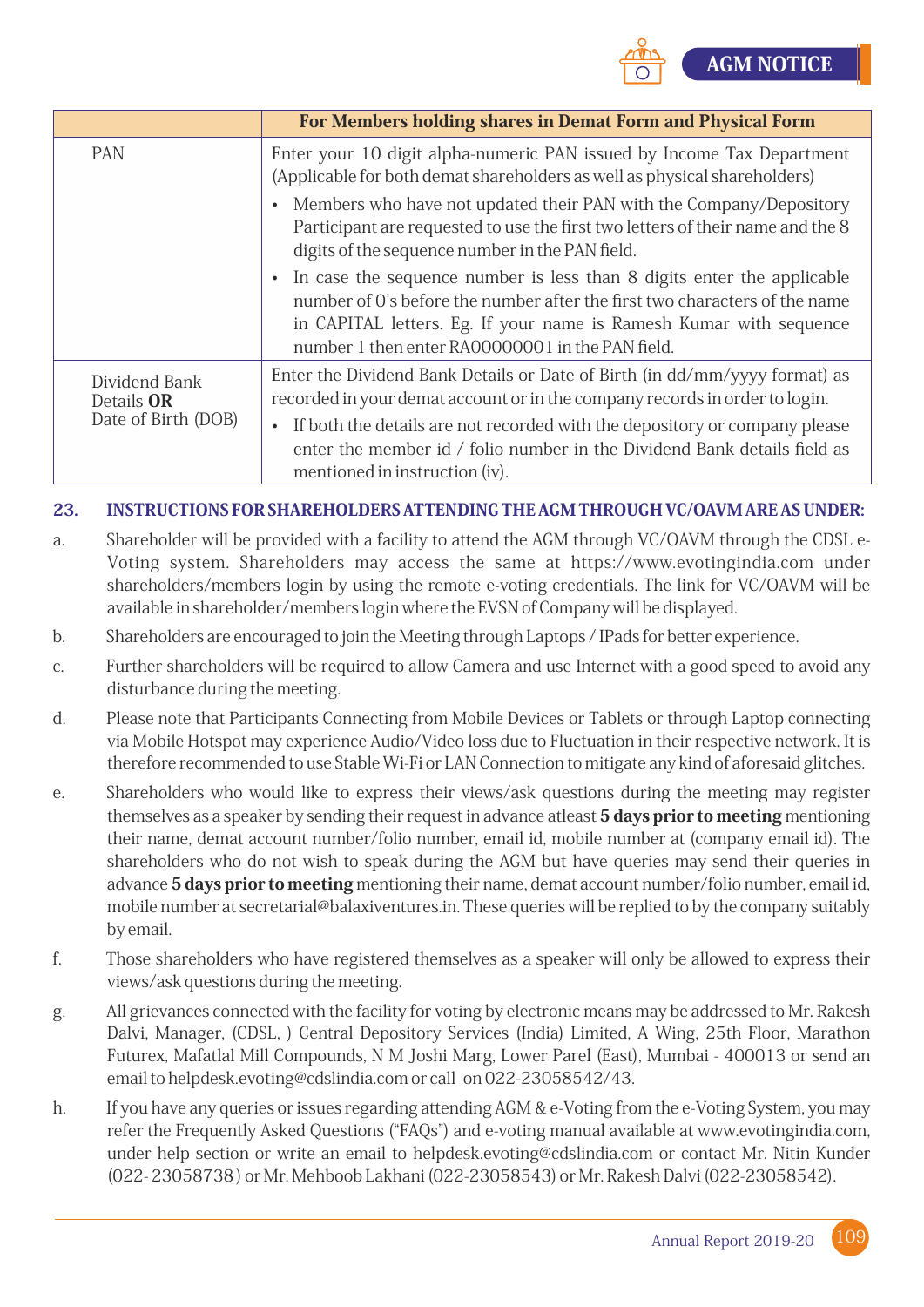## **Balaxi**

#### EXPLANATORY STATEMENT UNDER SECTION 102 OF THE COMPANIES ACT, 2013

#### ItemNo:2

Additional information on Directors recommended for appointment as required under Regulation 36 of the SEBI (Listing Obligations and Disclosures Requirement) Regulations, 2015 and Secretarial Standards (SS-2) in respect of Appointment/Re-appointment of Directors:

| <b>Name of Director</b>                       | Minoshi Maheshwari                                                                                                                                                                                                                                                                                                                                                              |
|-----------------------------------------------|---------------------------------------------------------------------------------------------------------------------------------------------------------------------------------------------------------------------------------------------------------------------------------------------------------------------------------------------------------------------------------|
| Category                                      | Non Executive Director                                                                                                                                                                                                                                                                                                                                                          |
| <b>DIN</b>                                    | 01575975                                                                                                                                                                                                                                                                                                                                                                        |
| Date of Birth and Age                         | 08.07.1972, 48 Years                                                                                                                                                                                                                                                                                                                                                            |
| <b>Qualifications</b>                         | B.Com (Hons)                                                                                                                                                                                                                                                                                                                                                                    |
| Brief Resume along with nature of expertise   | Ms. Minoshi Maheshwari is a Business woman. She is a<br>Commerce Graduate and is having more than one decade of<br>business experience. She also holds Directorship in other<br>Companies of Balaxi Group. She is having a vast experience<br>in administration, Trading, Pharma Sector and other allied<br>business fields. She is one among the Co-founder of Balaxi<br>Group |
| <b>First Appointment on the Board</b>         | 04.05.2017                                                                                                                                                                                                                                                                                                                                                                      |
| <b>Terms &amp; Conditions of Appointment</b>  | Appointment under Director liable to retire by rotation                                                                                                                                                                                                                                                                                                                         |
| <b>Remuneration Details</b>                   | Basic Salary of INR 18,00,000/- per annum.<br>Variable allowance of INR 12,00,000/- per annum.                                                                                                                                                                                                                                                                                  |
| Relationship with other Directors/Manager/KMP | Spouse of Managing Director                                                                                                                                                                                                                                                                                                                                                     |
| <b>Shareholding in the Company</b>            | 1.06%                                                                                                                                                                                                                                                                                                                                                                           |
| <b>Other Directorships</b>                    | Balaxi Overseas Private Limited                                                                                                                                                                                                                                                                                                                                                 |
| <b>Committee Positions in the Company</b>     | Member of Stakeholders Relationship Committee,<br>Nomination and Remuneration Committee & Corporate<br>Social Responsibility Committee                                                                                                                                                                                                                                          |

#### Item No. 3: CHANGE THE NAME OF THE COMPANY FROM BALAXI VENTURES LIMITED TO BALAXI PHARMACEUTICALSLIMITED;

In terms of provisions of Section 13 and all other applicable provisions, of the Companies Act, 2013 read with the rules made there under, change in the name of the Company requires approval of members by way of special resolution.

The present name of the company is not reflecting the main business of the company, which is into the business of Pharmaceutical products. The company generated 62.96% of its total revenue from the Pharmaceutical products in the last financial year 2019-20. Hence, Board feels that the proposed name 'Balaxi Pharmaceuticals Limited' would adequately portrait the main business activity of the company.

Due to the above stated reasons, it is proposed to Change the name of the company to **'Balaxi Pharmaceuticals** Limited' in line with Regulation 45 of SEBI (Listing Obligation and Disclosure Requirements) Regulation, 2015.

To give effect to the said proposal, the Company had filed an application with the Ministry of Corporate Affairs in Form RUN for availing the new name of the Company as "Balaxi Pharmaceuticals Limited." The Ministry of Corporate Affairs vide its letter dated July 31, 2020 had confirmed the availability of the proposed name. The Company also received In Principle Approval from National Stock Exchange of India Limited (NSE) vide letter dated August 10, 2020. The Board accordingly recommends the Special Resolution set out at Item No.3 of the accompanying notice for the approval of the Members.